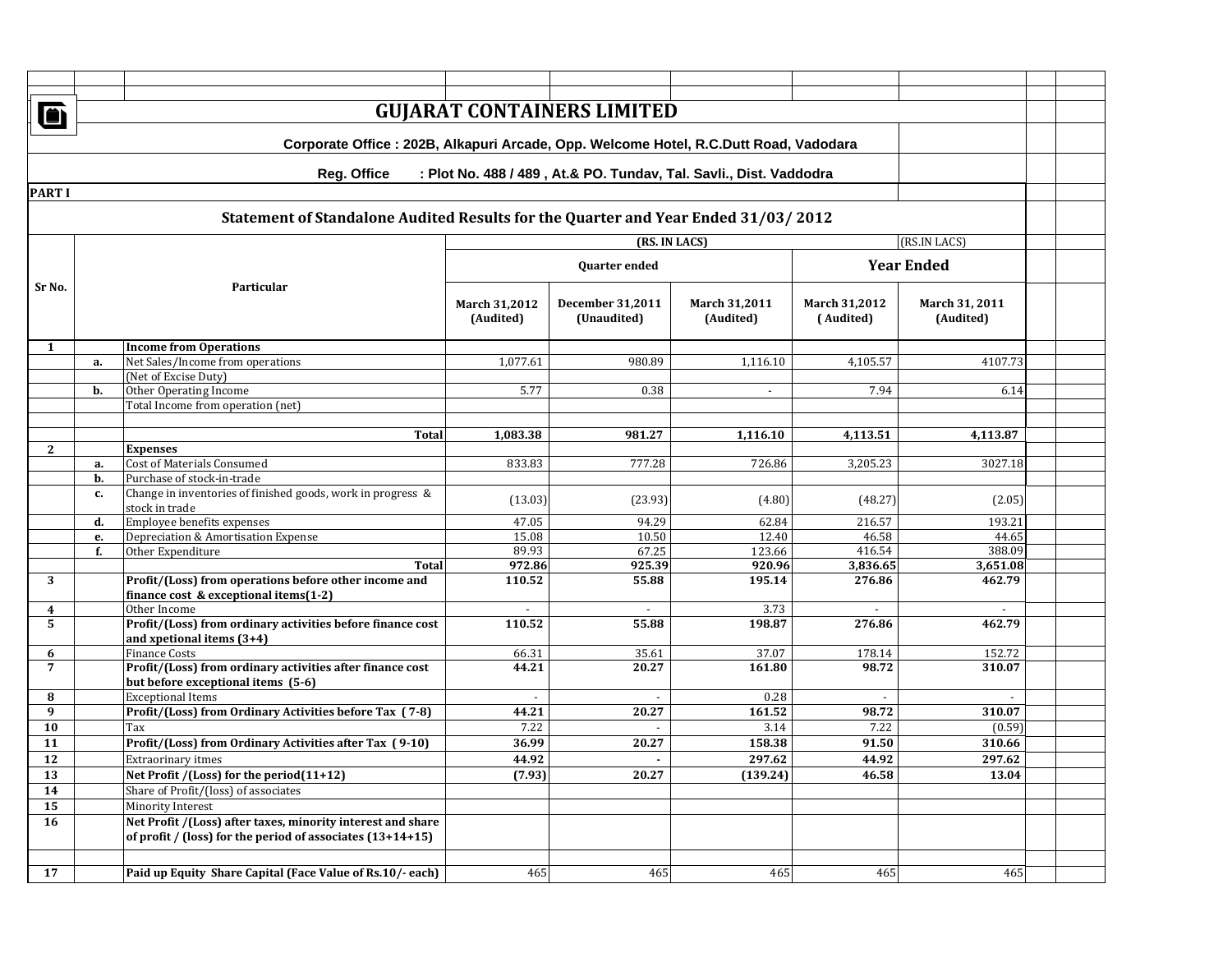| 18             |    | Reserves excluding Revaluation Reserve as per<br><b>Balancesheet of previous accounting period</b> | 69.58                       |                                   | 22.99          | 69.58         | 22.99         |  |
|----------------|----|----------------------------------------------------------------------------------------------------|-----------------------------|-----------------------------------|----------------|---------------|---------------|--|
| 19             |    | Earning per Share (EPS) (Rs.10 per Share) (Not                                                     | (0.02)                      | 0.04                              | $\blacksquare$ | 0.10          | 0.03          |  |
|                |    | Annualised)                                                                                        |                             |                                   |                |               |               |  |
|                |    | Basic and Diluted EPS before Extraordinary Items                                                   |                             |                                   |                |               |               |  |
|                |    | Basic and Diluted EPS after Extraordinary Items                                                    |                             |                                   |                |               |               |  |
|                |    |                                                                                                    |                             |                                   |                |               |               |  |
|                |    |                                                                                                    |                             |                                   |                |               |               |  |
| <b>PART II</b> |    |                                                                                                    |                             |                                   |                |               |               |  |
|                |    |                                                                                                    |                             |                                   |                |               |               |  |
|                |    | Select Information for the Quarter and Year Ended 31/03/2012                                       |                             |                                   |                |               |               |  |
|                |    |                                                                                                    | Year ended<br>Quarter ended |                                   |                |               |               |  |
| Sr No.         |    | Particular                                                                                         | March 31,2012               | December 31,2011                  | March 31,2011  | March 31,2012 | March 31,     |  |
|                |    |                                                                                                    | (Audited)                   | (Unaudited)                       | (Audited)      | (Audited)     | 2011(Audited) |  |
| A              |    | <b>Particulars of Shareholding</b>                                                                 |                             |                                   |                |               |               |  |
|                |    |                                                                                                    |                             |                                   |                |               |               |  |
| 1              |    | <b>Public Shareholding</b>                                                                         |                             |                                   |                |               |               |  |
|                | a) | Number of shares                                                                                   | 3128500                     | 3128500                           | 3128500        | 3128500       | 3128500       |  |
|                | b) | Percentage of shareholding                                                                         | 67.28%                      | 67.28%                            | 67.28%         | 67.28%        | 67.28%        |  |
|                |    |                                                                                                    |                             |                                   |                |               |               |  |
| 2              |    | <b>Promoters and Promoters Group Shareholding</b>                                                  |                             |                                   |                |               |               |  |
|                |    |                                                                                                    |                             |                                   |                |               |               |  |
|                | a) | Pledged/Encumbered                                                                                 |                             |                                   |                |               |               |  |
|                |    | No of Shares                                                                                       | 1000000                     | 1000000                           | 1000000        | 1000000       | 1000000       |  |
|                |    | Percentage of Shares (as a % of the total Shareholding of                                          |                             |                                   |                |               |               |  |
|                |    | Promoters and Promoters Group)<br>Percentage of Shares (as a % of the total Share capital of the   | 65.72%                      | 65.72%                            | 65.72%         | 65.72%        | 65.72%        |  |
|                |    | Company)                                                                                           | 21.50%                      | 21.50%                            | 21.50%         | 21.50%        | 21.50%        |  |
|                | b) | Non-Encumbered                                                                                     |                             |                                   |                |               |               |  |
|                |    | No of Shares                                                                                       | 521500                      | 521500                            | 521500         | 521500        | 521500        |  |
|                |    | Percentage of Shares (as a % of the total Shareholding of                                          |                             |                                   |                |               |               |  |
|                |    | Promoters & Promoter Group)                                                                        | 34.28%                      | 34.28%                            | 34.28%         | 34.28%        | 34.28%        |  |
|                |    | Percentage of Shares (as a % of the total Share capital of the                                     |                             |                                   |                |               |               |  |
|                |    | Company)                                                                                           | 11.21%                      | 11.21%                            | 11.21%         | 11.21%        | 11.21%        |  |
|                |    |                                                                                                    |                             |                                   |                |               |               |  |
|                |    |                                                                                                    | 3 month ended               |                                   |                |               |               |  |
|                |    | <b>Particulars</b>                                                                                 | (31/03/2012)                |                                   |                |               |               |  |
|                |    |                                                                                                    |                             |                                   |                |               |               |  |
| B              |    | <b>Investors Complaints</b>                                                                        |                             |                                   |                |               |               |  |
|                |    | Pending at the begening of the quarter                                                             | Nil                         |                                   |                |               |               |  |
|                |    | Received during the quarter                                                                        | Nil                         |                                   |                |               |               |  |
|                |    | Disposed during the year                                                                           | Nil                         |                                   |                |               |               |  |
|                |    | Remaining unsolved at the end of the quarter                                                       | Nil                         |                                   |                |               |               |  |
|                |    |                                                                                                    |                             |                                   |                |               |               |  |
|                |    |                                                                                                    |                             |                                   |                |               |               |  |
|                |    |                                                                                                    |                             |                                   |                |               |               |  |
|                |    | <b>Standalone Statement of Assets and Liabilities</b>                                              |                             |                                   |                |               |               |  |
|                |    |                                                                                                    |                             | (RS. IN LACS)<br>As at 31/03/2011 |                |               |               |  |
|                |    | <b>Particulars</b>                                                                                 | As at 31/03/2012            |                                   |                |               |               |  |
| A              |    | <b>Equity and Liablities</b>                                                                       |                             |                                   |                |               |               |  |
|                |    |                                                                                                    |                             |                                   |                |               |               |  |
|                |    |                                                                                                    |                             |                                   |                |               |               |  |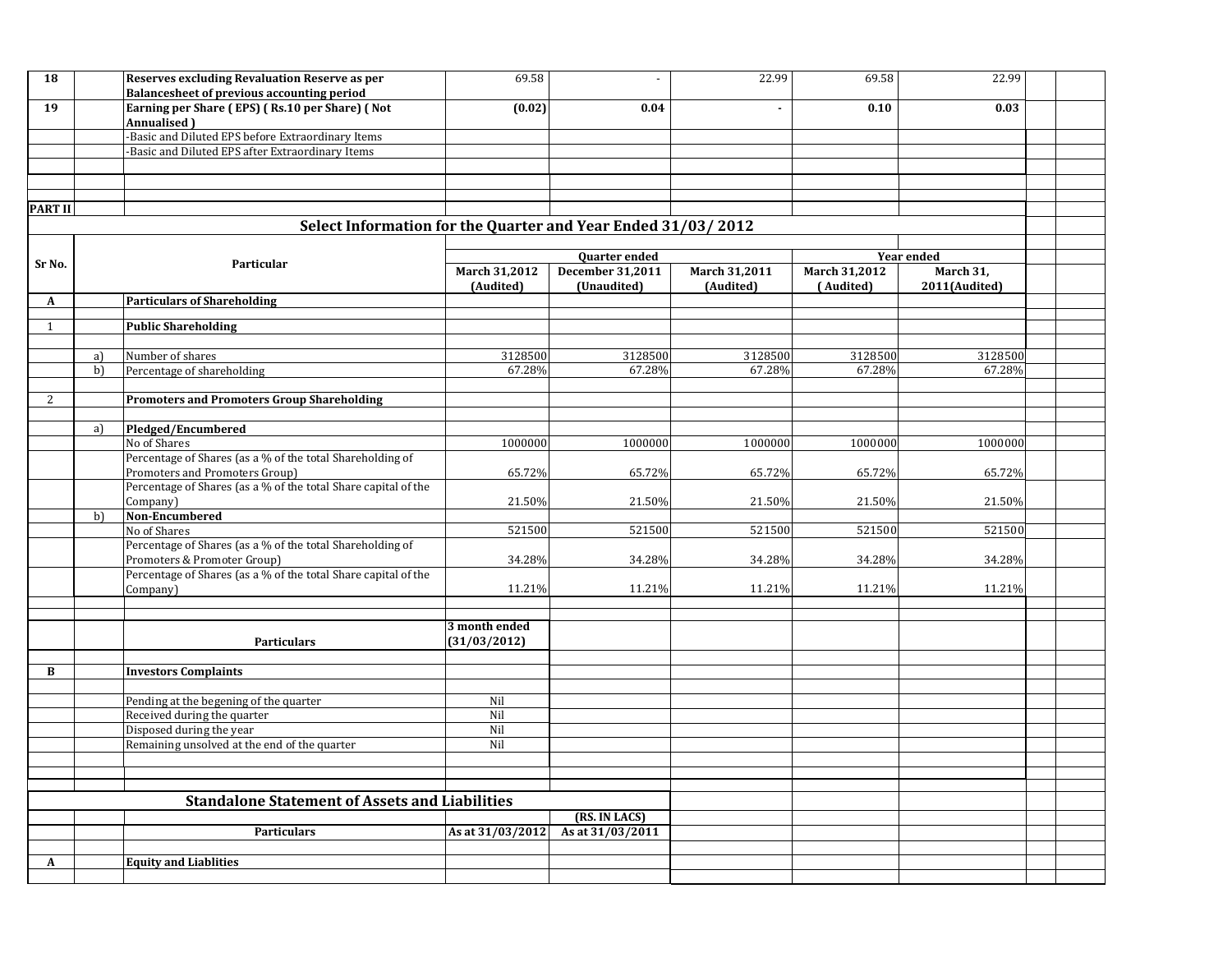| $\overline{1}$          |                | <b>Shareholders' Funds</b>                       |                             |                             |  |  |
|-------------------------|----------------|--------------------------------------------------|-----------------------------|-----------------------------|--|--|
|                         | a)             | Share Capital                                    | 493.00                      | 493.00                      |  |  |
|                         | b)             | Reserve & Surplus                                | 69.58                       | 22.99                       |  |  |
|                         | c)             | Money received against share warrants            | $\mathcal{L}$               | $\mathcal{L}_{\mathcal{A}}$ |  |  |
|                         |                |                                                  |                             |                             |  |  |
|                         |                | <b>Sub Total -Shareholder Funds</b>              | 562.58                      | 515.99                      |  |  |
|                         |                |                                                  |                             |                             |  |  |
| $\overline{2}$          |                | <b>Share Application money pending allotment</b> |                             |                             |  |  |
|                         |                |                                                  |                             |                             |  |  |
| $\overline{\mathbf{3}}$ |                | <b>Minority Interest</b>                         |                             |                             |  |  |
|                         |                |                                                  |                             |                             |  |  |
| $\boldsymbol{4}$        |                | <b>Non Current Liablities</b>                    |                             |                             |  |  |
|                         |                |                                                  |                             |                             |  |  |
|                         | a)             | Long Term borrowings                             | 268.73                      | 319.41                      |  |  |
|                         | b)             | Deffered tax liablities (net)                    | $\mathcal{L}_{\mathcal{A}}$ | $\blacksquare$              |  |  |
|                         | $\mathbf{c}$   | Other Long Term Liablities                       | 0.16                        | 0.16                        |  |  |
|                         | d              | Long Term Provisions                             | $\omega$                    | $\omega$                    |  |  |
|                         |                |                                                  |                             |                             |  |  |
|                         |                |                                                  |                             |                             |  |  |
|                         |                | Sub-total-Non-current liablities                 | 268.89                      | 319.57                      |  |  |
|                         |                |                                                  |                             |                             |  |  |
| 5 <sup>1</sup>          |                | <b>Current Liablities</b>                        |                             |                             |  |  |
|                         |                |                                                  |                             |                             |  |  |
|                         | a)             | Short Term borrowings                            | 526.26                      | 349.52                      |  |  |
|                         | b)             | <b>Trade Payables</b>                            | 389.76                      | 609.31                      |  |  |
|                         | $\mathbf{c}$   | Other current liablities                         | 34.97                       | 19.96                       |  |  |
|                         | d)             | Short Term borrowings                            | 38.31                       | 28.79                       |  |  |
|                         |                |                                                  |                             |                             |  |  |
|                         |                | Sub-total-current liablities                     | 989.30                      | 1,007.58                    |  |  |
|                         |                |                                                  |                             |                             |  |  |
|                         |                | TOTAL EQUITY AND LIABLITIES                      | 1,820.77                    | 1,843.14                    |  |  |
|                         |                |                                                  |                             |                             |  |  |
| В.                      |                |                                                  |                             |                             |  |  |
| $1\overline{1}$         |                | <b>Non Current Assets</b>                        |                             |                             |  |  |
|                         | a)             | <b>Fixed Assets</b>                              | 375.38                      | 432.85                      |  |  |
|                         | b)             | Goodwill on consolidation                        | $\omega$                    | $\mathcal{L}_{\mathcal{C}}$ |  |  |
|                         | c)             | Non Current Investment                           | $\blacksquare$              | $\blacksquare$              |  |  |
|                         | $\overline{d}$ | Deffered tax asset (net)                         | 16.77                       | 13.03                       |  |  |
|                         | e              | Long Term loan and advances                      | 83.36                       | 59.20                       |  |  |
|                         | f)             | Other non current assets                         | $\blacksquare$              | $\blacksquare$              |  |  |
|                         |                |                                                  |                             |                             |  |  |
|                         |                | Sub-total-non -current assets                    | 475.51                      | 505.08                      |  |  |
|                         |                |                                                  |                             |                             |  |  |
| $\overline{2}$          |                | <b>Current Assets</b>                            |                             |                             |  |  |
|                         | a)             | <b>Cuurent Investments</b>                       | $\omega$                    | $\sim$                      |  |  |
|                         | b)             | Inventories                                      | 305.10                      | 376.74                      |  |  |
|                         |                | Trade Receivables                                | 892.21                      | 871.81                      |  |  |
|                         | d              | Cash & cash equivalents                          | 68.43                       | 37.40                       |  |  |
|                         | e)             | Short term loan & advances                       | 79.52                       | 52.11                       |  |  |
|                         |                | Other current assets                             | $\omega$                    | $\sim$                      |  |  |
|                         |                |                                                  |                             |                             |  |  |
|                         |                | Sub-total-current-assets                         | 1,345.26                    | 1,338.06                    |  |  |
|                         |                |                                                  |                             |                             |  |  |
|                         |                | <b>TOTAL-ASSETS</b>                              | 1,820.77                    | 1,843.14                    |  |  |
|                         |                |                                                  | $\sim$                      | $\sim$                      |  |  |
|                         |                |                                                  |                             |                             |  |  |